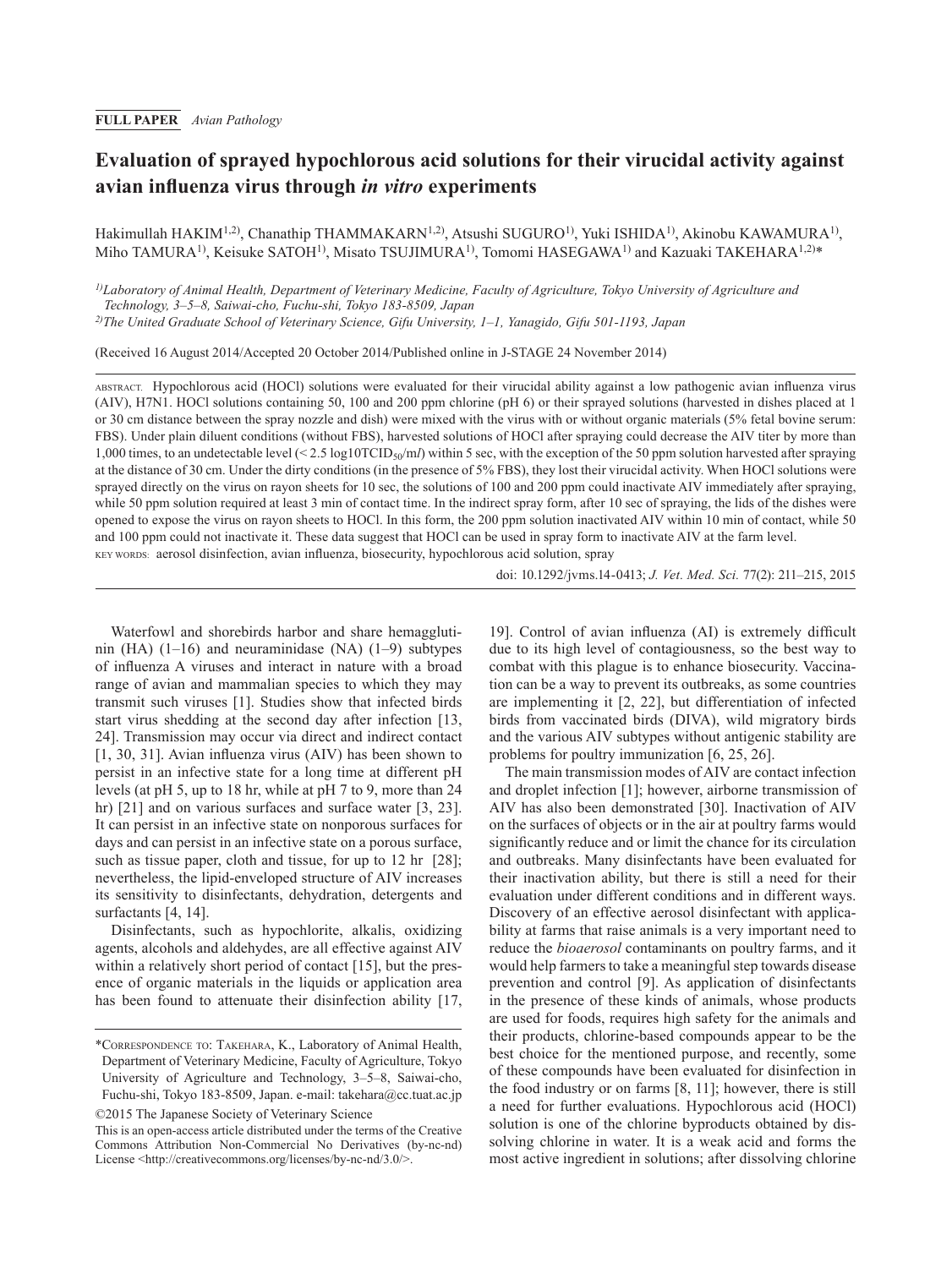in water, it splits into two forms, HOCl and hypochlorite ion (HCl−), and the virucidal ability of solutions containing a high amount of HOCl is better than those containing HCl−, because the virucidal ability of HOCl is 120 times higher than that of HCl−. Furthermore, the level of free available chlorine in chlorine-based compounds (often called HOCl) is highest in pH 5 solutions [\[29\]](#page-4-6). Therefore, we evaluated HOCl solutions (pH 6) for their virucidal efficacy against AIV in aqueous, direct and indirect spray forms, and the aim for the present study was to determine whether they can inactivate AIV on the surface of objects and whether they retain their efficacy after spraying. If an indirect spray (aerosol) would be effective, it would be useful for inactivation of AIV on the surfaces behind objects.

### MATERIALS AND METHODS

*HOCl solutions*: An HOCl solution, slightly acidic hypochlorous water (SAHW) containing 50 ppm chlorine, was prepared by a "Well Clean TE" Hi-Clo Soft Acidic Water Generator (OSG Co., Ltd., Osaka, Japan) in our laboratory with normal tap water on the day of use. HOCl solutions containing 100 and 200 ppm chlorine were kindly supplied by OSG Co., Ltd.

A Nanoscale aerosol sprayer was kindly prepared by Nanoscale Co., Ltd. (Kawasaki, Japan) with the ability to spray 500 m*l/*hr with a particle size diameter of less than 20 *µ*m. Spray boxes measuring W360×D290×H112 mm were purchased from a local market.

*Virus and cells*: A low pathogenic AIV (LPAIV), A/duck/ Aomori/395/04 (H7N1), isolated from wild ducks [[12](#page-4-7)] was propagated in embryonated chicken eggs, and infected amnio-allantoic fluid (AAF) was harvested and centrifuged at 440 × g for 15 min, aliquoted and then stored at −80°C until the day of use. The virus was titrated on Madin-Darby canine kidney (MDCK) cells in 96-well tissue culture plates (4 wells per dilution, 200  $\mu$ *l* final volume in each well) with cell culture medium containing 1 *µ*g/m*l* trypsin (final concentration, trypsin from bovine pancreas 10,000 BAEE units/mg protein, Sigma, St. Louis, MO, U.S.A.), and the 50% tissue culture infective dose  $(TCID_{50})/ml$  was determined by the method of Behrens and Kärber [[16](#page-4-8)].

## *Experimental design*:

*Experiment 1.* reaction in liquid. Two hundred twenty-five microliters of HOCl solutions or harvested solutions after spraying on dishes placed with a distance of 1 or 30 cm between the spray nozzle and dish (Fig. 1), respectively, were mixed with 50  $\mu$ *l* of AIV and kept like that for an exposure time of 5 sec. Then, 225 *µl* of fetal bovine serum (FBS) was added on them to stop the activity of the HOCl solutions. To appraise their inactivation ability in the presence of 5% FBS as a model for organic materials, a solution of 5% FBS in HOCl solution v/v was prepared (225  $\mu$ *l*), and then, 50  $\mu$ *l* of AIV was added to it. It was kept like that for an exposure time of 5 sec, and finally the solution's activity was stopped by adding 225 *µl* FBS. To determine whether addition of 225 *ul* of FBS can stop the activity of the same volume of solution, it was mixed with the same volume of solution, and



Fig. 1. Spray system. (A) Direct spray: the lid of the dish was away during solution spray. (B) Indirect spray (aerosol): the lid of the dish was closed during solution spray, after stopping spray it was removed and the dish was kept for 10 min inside the box.

then, 50 *µl* of AIV was added to it, using a vortex mixer to mix. Fifty microliters of AIV was added to 450  $\mu$ *l* maintenance medium (MM) in a micro tube as a positive control. All the experiments were carried out in triplicate (as well as experiments 2 and 3). MM was prepared from Eagle's minimum essential medium (MEM: Nissui Pharmaceutical Co., Ltd., Tokyo, Japan) supplemented with penicillin 100 IU/m*l*, streptomycin 100 *µ*g/m*l*, amphotericin B 0.5 *µ*g/m*l* and 4mM L-glutamine.

*Experiment 2.* reaction following application of the direct spray form. One hundred microliters of AIV was inoculated onto a  $3 \times 3$  cm<sup>2</sup> cut rayon sheet placed onto a  $5 \times 5$  cm<sup>2</sup> glass inside a 90 mm diameter Petri dish without a lid and transferred into the spray box, and then, HOCl solutions were subsequently sprayed directly in the spray box onto the inoculated rayon sheet at a distance of 30 cm (between the spray nozzle and sample) (Fig. 1A), respectively, for a certain period of time (10 sec). Reverse osmosis (RO) water was sprayed as the positive control and was used under the same condition as the other sprays. After spraying, the samples (rayon sheet and glass) were transferred directly or after a few min of contact into stomacher bags (size  $100 \times 150 \times$ 0.09 mm, capacity 80 m*l*; Organo Corporation, Tokyo, Japan) containing 900 *µl* MM to stop the solution activity, and the virus was extracted by mixing with a BagMixer (MiniMix 100W CC, Practical Japan Inc., Chiba, Japan), centrifuged and harvested from the supernatant as the remaining virus. Samples were prepared by serial 10-fold dilution in MM and inoculated to MDCK cells for titration.

*Experiment 3.* reaction in indirect spray form. Virus samples were prepared as in experiment 2 and transferred into the spray box. The lid of the Petri dish was kept closed, while HOCl solutions were sprayed into the spray box for a certain period of time (Fig. 1B). The lid of the Petri dish was opened, and the lid of the spray box was immediately closed for certain contact times to let the particles of the solution react with the virus present on the rayon sheet. RO water was sprayed on the positive control and was used under the same conditions as the other sprays. After the contact time, the same procedure was repeated as in experiment 2.

*Neutralizing index (NI)*: A numerical method was used to express the ability of a *tpc-ta* agent to inactivate viruses as previously described [[14](#page-4-9)]. An NI of virus inactivation was used to evaluate the efficacy of the agents. The NI of virus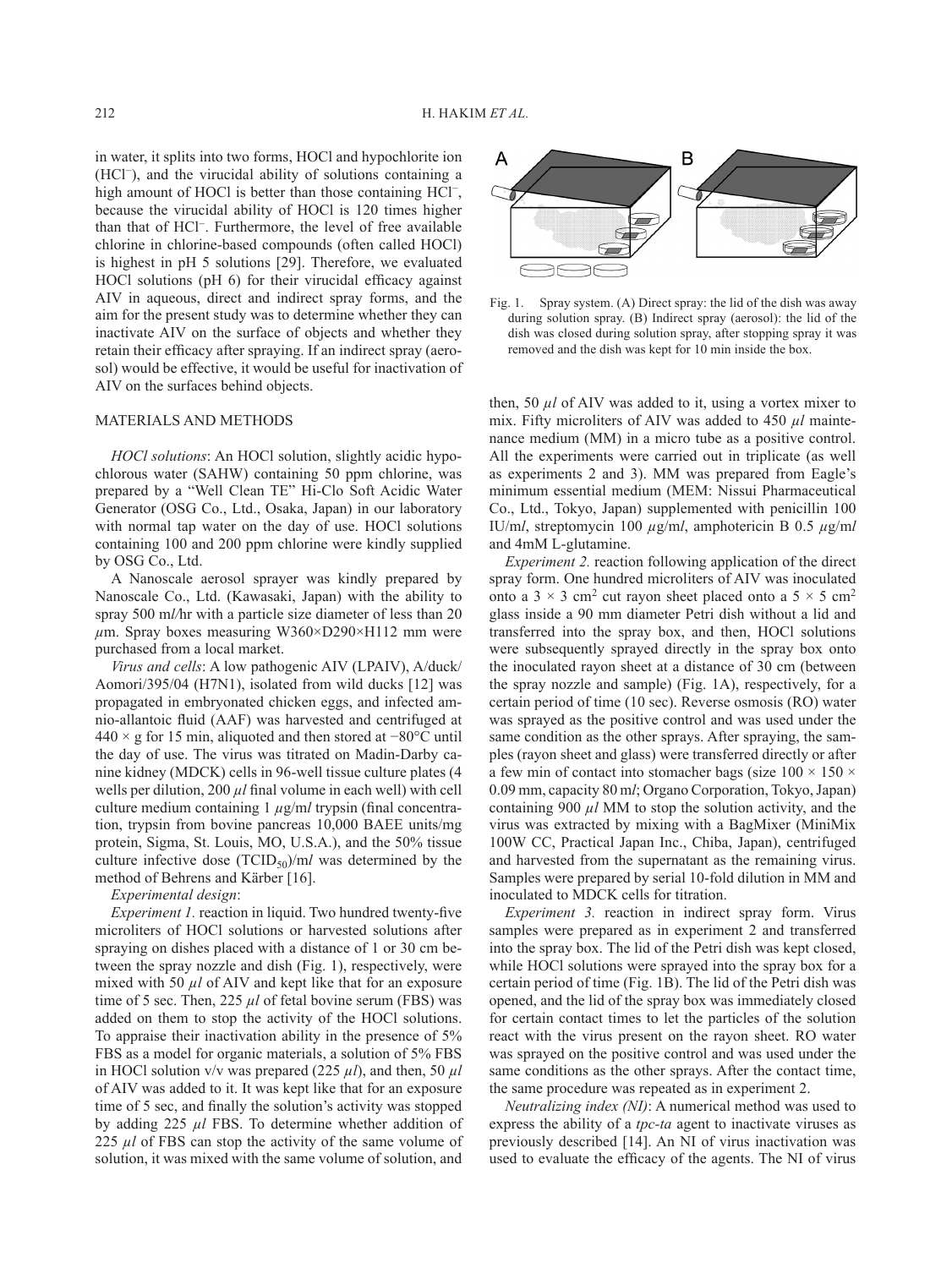inactivation is calculated using the following equation:  $NI = tpc - ta$ ,

of viruses was considered effective when NI was  $\geq$ 3 [\[14\]](#page-4-9).

where *tpc* is the titer converted into an index in  $log10$ of the positive control, and *ta* is the converted titer of the recovered virus from the agent-treated sample. Inactivation

#### **RESULTS**

When AIV was used without dilution, the AIV titer was decreased by more than 3  $\log 10$  TCID<sub>50</sub>/ml with the 200 ppm HOCl solution, but not with the 100 or 50 ppm solution. Therefore, AIV was diluted ten times with phosphate buffered saline (PBS, pH 7.4) just before use to evaluate the virucidal ability of the HOCl solutions. As ten times diluted virus was used for this study, the virus detection limit was  $\geq$ 2.5 log10 TCID<sub>50</sub>/ml. At 0 sec, which is when 50% FBS was added to the solution before adding AIV to it, the titer of AIV was not reduced at all (NI=0). This means that the virucidal reaction can be stopped at any time by adding 50% FBS to the reaction tube.

Table 1 summarizes the inactivation of AIV in liquid form. With 50 ppm of HOCl solution or its harvested solution from a distance of 1 cm after spraying, the titer of AIV was reduced from  $10^{7.8}$  TCID<sub>50</sub>/ml to  $\leq 10^{2.5}$  TCID<sub>50</sub>/ml (NI  $\geq$  5.3) within 5 sec of contact; however, its harvested solution from a distance 30 cm after spraying reduced the titer of AIV from  $10^{7.6}$  TCID<sub>50</sub>/m*l* to  $10^{6.6}$  TCID<sub>50</sub>/m*l* (NI=1.0) and could not further reduce the titer of the virus even though with much longer incubation times (3 min). The 100 and 200 ppm HOCl solutions had high efficacy and reduced the AIV titer from  $10^{7.8}$  TCID<sub>50</sub>/ml to  $\leq 10^{2.5}$  TCID<sub>50</sub>/ml (NI  $\geq 5.3$ ) and from  $10^{8.0}$  TCID<sub>50</sub>/m*l* to  $\leq 10^{2.5}$  TCID<sub>50</sub>/m*l* (NI  $\geq 5.5$ ), respectively, after spraying from a distance of 30 cm. In reactions in the presence of 5% FBS in the solution, all solutions lost their efficacy (NI=0).

Table 2 summarizes the data for the direct spray form. Firstly, RO water was sprayed directly onto the rayon sheets or indirectly inside the spray box for different spray times, and then, the amount of RO water present on the rayon sheets was observed to determine the level of humidity; also, its weight was checked by balance to determine the amount of water. With 10 sec of direct spraying onto the sheet, around 280  $\mu$ *l* RO water was present on the sheet, and with the same duration of indirect spraying into the box, the box was found to be full of RO water particles; therefore, a spray time of 10 sec was selected as desired spray time for evaluation of solutions.

To evaluate HOCl solutions in the different spray forms, ten times diluted AIV was inoculated to the rayon sheets, and the recovery from sheets was around  $10^{5.7}$  TCID<sub>50</sub>/m*l*. In comparison to the original ten times diluted virus titer  $(10^{6.7})$ TCID<sub>50</sub>/m*l*), about a 10 times reduction was observed.

With the spray time of 10 sec for the 50 ppm solution, the titer of AIV reduced instantly from  $10^{5.5}$  TCID<sub>50</sub>/ml to  $10^{4.17}$  TCID<sub>50</sub>/ml (NI=1.33) directly after spraying, and the virus titer reduced from  $10^{5.7}$  TCID<sub>50</sub>/ml to  $\leq 10^{2.5}$  TCID<sub>50</sub>/ ml ( $NI \geq 3.2$ ) within 3 min of contact. On the other hand,

Table 1. Inactivation of AIV in liquid with an exposure time of 5 sec by the original or harvested HOCl solutions after spraying

| HOCl <sup>a</sup><br>(ppm) | Harvested after<br>spraying/cm | Log 10 TCID <sub>50</sub> /ml |                 |                 |
|----------------------------|--------------------------------|-------------------------------|-----------------|-----------------|
|                            |                                | PC <sup>b</sup>               | RV <sup>c</sup> | NI <sup>d</sup> |
| 50                         |                                | $7.7 \pm 0.55$                | ${}_{\leq 2.5}$ | > 5.2           |
|                            | 1                              | $7.8 \pm 0.76$                | $\leq 2.5$      | $\geq$ 5.3      |
|                            | 30                             | $7.6 \pm 0.68$                | $6.6 \pm 0.72$  | 1               |
| 100                        |                                | NT <sup>e</sup>               | <b>NT</b>       | NT              |
|                            | 1                              | <b>NT</b>                     | <b>NT</b>       | NT              |
|                            | 30                             | $7.8 \pm 0.55$                | ${}_{\leq 2.5}$ | > 5.3           |
| 200                        |                                | NT                            | <b>NT</b>       | <b>NT</b>       |
|                            | 1                              | <b>NT</b>                     | <b>NT</b>       | <b>NT</b>       |
|                            | 30                             | $8.0 \pm 0.00$                | $\leq 2.5$      | > 5.5           |

a: HOCl=hypochlorous acid, b: PC=positive control: AIV was mixed with MM, but not HOCl solutions, c: RV=remaining virus after treatment with HOCl solutions, d: NI=neutralization index, e: NT=not tested, – =original solutions.

Table 2. Inactivation of AIV following direct spraying of HOCl solution for 10 sec

| HOCl <sup>a</sup> | $CT^e/min$       | Log10 TCID <sub>50</sub> /ml |                 |                 |
|-------------------|------------------|------------------------------|-----------------|-----------------|
| (ppm)             |                  | PC <sup>b</sup>              | RV <sup>c</sup> | NI₫             |
| 50                | $\left( \right)$ | $5.50 \pm 0.00$              | $4.17 \pm 0.57$ | $1.33 \pm 0.57$ |
|                   |                  | $5.70 \pm 0.44$              | < 2.5           | > 3.2           |
| 100               | $\left( \right)$ | $5.50 \pm 0.00$              | < 2.5           | > 3.0           |
| 200               | $\theta$         | $5.62 \pm 0.15$              | < 2.5           | > 3.1           |

a: HOCl=hypochlorous acid, b: PC=positive control: AIV was mixed with MM, but not HOCl solutions, c: RV=remaining virus after treatment with HOCl solutions, d: NI=neutralization index, e: CT=contact times.

Table 3. Inactivation of AIV with indirect spraying of hypochlorous acid solution for 10 sec and a contact time of 10 min

| HOCl <sup>a</sup> |                 | $Log10$ TCID <sub>50</sub> /ml |                |
|-------------------|-----------------|--------------------------------|----------------|
| (ppm)             | PC <sup>b</sup> | RV <sup>c</sup>                | $N^{d}$        |
| 50                | $5.50 \pm 0.29$ | $4.50 \pm 0.20$                | $1.00 \pm 0.2$ |
| 100               | $5.96 \pm 0.46$ | $4.03 \pm 0.60$                | $1.94 \pm 0.6$ |
| 200               | $5.78 \pm 0.26$ | < 2.50                         | $>$ 3.28       |

the 100 and 200 ppm solutions were able to reduce the titer of AIV from  $10^{\frac{5}{5}}$  TCID<sub>50</sub>/ml to  $\leq 10^{2.5}$  TCID<sub>50</sub>/ml (NI  $\geq$ 3), and  $10^{5.62}$  TCID<sub>50</sub>/m*l* to  $\leq 10^{2.5}$  TCID<sub>50</sub>/m*l* (NI  $\geq 3.1$ ), respectively, directly after spraying.

Table 3 shows the indirect spray results. By spraying the hypochlorous acid solutions inside the spray box for 10 sec and leaving it there for 10 min of contact, the 50 ppm solution reduced the titer of AIV from  $10^{5.5}$  TCID<sub>50</sub>/ml to  $10^{4.5}$  $TCID_{50}/ml (NI=1)$ , the 100 ppm solution reduced the titer from  $10^{5.96}$  TCID<sub>50</sub>/ml to  $10^{4.03}$  TCID<sub>50</sub>/ml (NI=1.94), and the 200 ppm solution reduced the titer from  $10^{5.78}$  TCID<sub>50</sub>/ m*l* to  $\leq 10^{2.5}$  TCID<sub>50</sub>/m*l* (NI  $\geq$  3.2), respectively.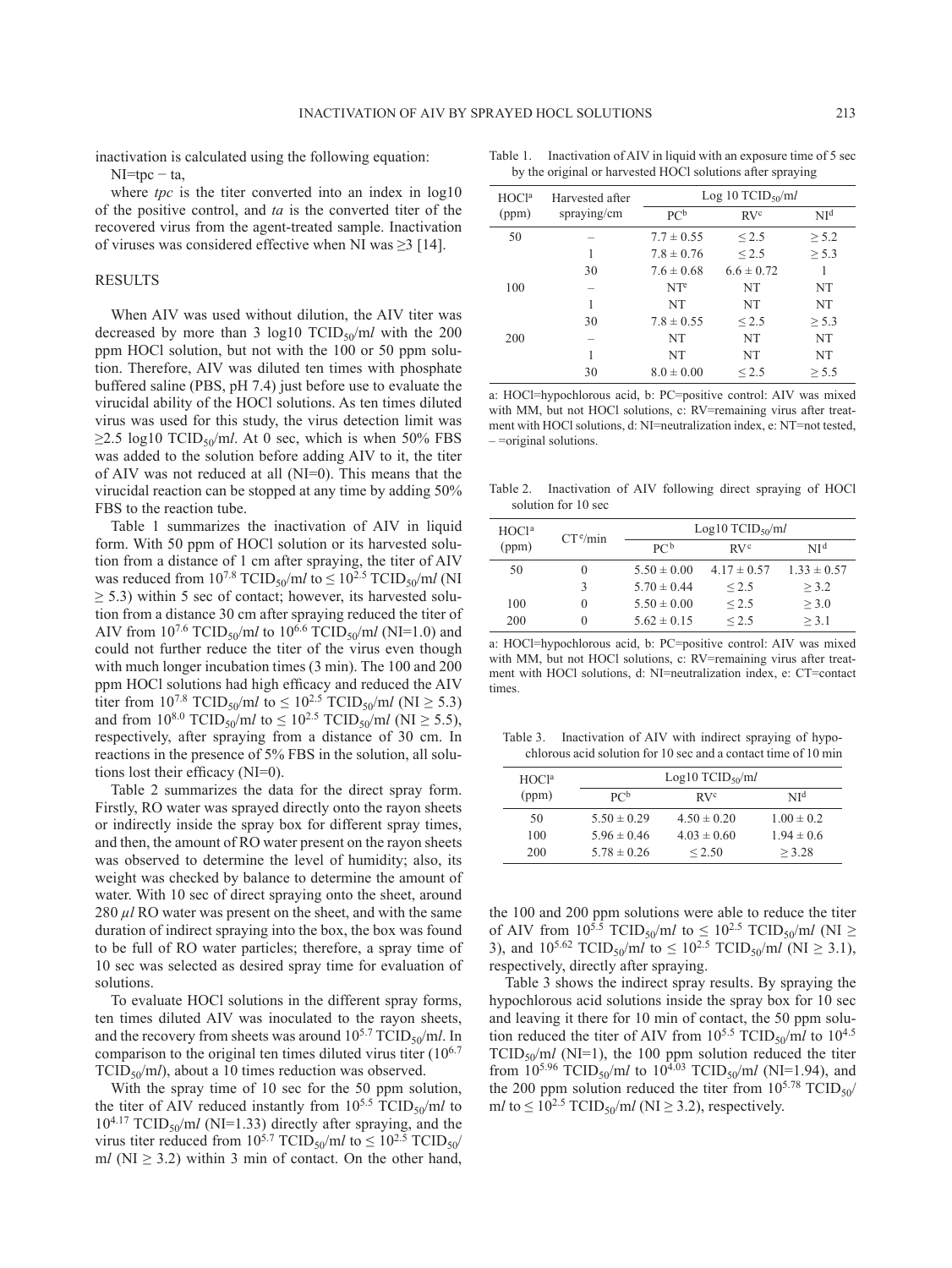## **DISCUSSION**

Chlorine compounds are very popular because they are easy to use and have a wide range of applicability, they can be used quickly, they have a broad spectrum, they are readily available, they have relatively low toxicity to human and animals, and their costs are lower [[5, 29](#page-3-7)]. Their disinfection ability is reduced in the presence of organic materials [[5, 17\]](#page-3-7). Hypochlorites are powerful oxidizing agents with bactericidal, fungicidal and sporicidal activity, and hypochlorous acid is their active moiety [\[15, 29\]](#page-4-3). There is less information available concerning the mechanism of action of hypochlorous acid solution, but in general, it affects structural proteins, such as the capsid or surface compounds, lipid envelop (if present) and nucleic acids (DNA or RNA) of viruses [\[4,](#page-3-2) [20, 27](#page-3-2)].

Hypochlorous acid solution is one of the chlorine compounds with good disinfection ability [\[5, 7, 27](#page-3-7)]. In the present study, the aqueous phase of the original solution containing a free available chlorine concentration of 50 ppm could reduce the titer of an ordinary AIV (H7N1) from  $10^{7.7}$  TCID<sub>50</sub>/ m*l* to lower than the detectable limit within 5 sec (Table 1), which is faster than in previous reports [[18, 27\]](#page-4-10), and its harvested solution after spraying from a distance of 1 cm had the same ability, but it lost its efficacy after spraying from a distance of 30 cm. Zhao *et al.* also showed similar data; they reported free chlorine loss during spraying depending on the distance [[32](#page-4-11)]. Tamaki *et al.* suggested that the minimum concentration of free chlorine for a virucidal effect of neutral electrolyzed water was approximately 40 ppm [[27](#page-4-12)]. In contrast to 50 ppm solution, 100 or 200 ppm solutions retained their efficacy after travelling the same distance (Table 1). If solutions could not inactivate AIV within 5 sec, they could not inactivate the virus even with 5 min of contact, and this means that their active ingredient (HOCl) was depleted soon after the reaction. In the direct spray form of the solutions, a higher concentration was required; this was probably due to the free chlorine lose during its travel from the nozzle to the sample [\[32\]](#page-4-11). The 100 and 200 ppm concentrated solutions inactivated more than 99.9% of AIV directly after spraying, while the 50 ppm concentration required at least 3 min of contact (Table 2). In the indirect spray form (aerosol), as the solution was not sprayed directly onto the inoculated rayon sheet, a lower amount of solution had a chance to come in contact with the AIV present on the sheet, and it required at least 10 min of contact, but it still had higher efficacy, namely, fast and complete inactivation (Table 3), than found in a previous report using a chlorine concentration of 300 ppm [[7\]](#page-3-8). Direct spraying of the solution for a short period of time with a higher concentration will be applicable for disinfection of vehicles or clothes of farm personal or visitors in an airlock entrance just before entering the farms and/or movement from one part of a farm to another, and the present study shows that the efficacy is directly related to the free available chlorine concentration, spray distance from the application area and the exposure time. The ability of a sprayer to make smaller particles may help solution's molecules to be suspended in the air for a longer period of time because

of their low settling velocity rate [\[10\]](#page-3-9), and this may increase its chance to come in contact with pathogens and inactivate them. The presence of many organic materials in the air and/ or application surfaces, as well as a long distance between the spray system and application area, might significantly reduce the activity of sprayed hypochlorous acid solutions against pathogens, and these are important factors to be considered during their application on farms.

Installation and application of an appropriate spray system at the entrance (like an airlock entrance) and inside of animal farms at an appropriate distance and use of an ideal disinfectant, such as slightly acidic hypochlorous water, with a proper concentration would potentially reduce the chance of transmission of infections and diseases outbreaks. As farm conditions are totally different from laboratory conditions, further investigation is still required to evaluate sprayed hypochlorous acid solutions for their efficacy.

Lower cost, easy mass applicability, availability and safety are the most useful points that would encourage farmers to use sprayed hypochlorous acid solutions as aerosol disinfectants on their animal farms.

## REFERENCES

- <span id="page-3-0"></span>1. Achenbach, J. E. and Bowen, R. A. 2011. Transmission of avian influenza A viruses among species in an artificial barnyard. *PLoS ONE* **6**: e17643. [\[Medline\]](http://www.ncbi.nlm.nih.gov/pubmed/21483843?dopt=Abstract) [\[CrossRef\]](http://dx.doi.org/10.1371/journal.pone.0017643)
- <span id="page-3-3"></span>2. Avellaneda, G., Mundt, E., Lee, C. W., Jadhao, S. and Suarez, D. L. 2010. Differentiation of infected and vaccinated animals (DIVA) using the NS1 protein of avian influenza virus. *Avian Dis.* **54** Suppl: 278–286. [\[Medline\]](http://www.ncbi.nlm.nih.gov/pubmed/20521645?dopt=Abstract) [\[CrossRef\]](http://dx.doi.org/10.1637/8644-020409-Reg.1)
- <span id="page-3-1"></span>3. Bean, B., Moore, B. M., Sterner, B., Peterson, L. R., Gerding, D. N. and Balfour, H. H. Jr. 1982. Survival of influenza viruses on environmental surfaces. *J. Infect. Dis.* **146**: 47–51. [\[Medline\]](http://www.ncbi.nlm.nih.gov/pubmed/6282993?dopt=Abstract) [\[CrossRef\]](http://dx.doi.org/10.1093/infdis/146.1.47)
- <span id="page-3-2"></span>4. Bieker, J. M., Souza, C. A. and Oberst, R. D. 2005. Inactivation of various influenza starins to model avian influenza (Bird flu) with various disinfectant chemistries. Sandia National Laboratory, Albuquerque.
- <span id="page-3-7"></span>5. Dychdala, G. R. 2001. Chlorine and chlorine compounds. pp.135–157. *In*: Disinfection, Sterilization, and Preservation (Block, S. S., ed.), Lippincott Williams & Wilkins, Philadelphia.
- <span id="page-3-4"></span>6. Gilbert, M., Xiao, X., Domenech, J., Lubroth, J., Martin, V. and Slingenbergh, J. 2006. Anatidae migration in the western Palearctic and spread of highly pathogenic avian influenza H5NI virus. *Emerg. Infect. Dis.* **12**: 1650–1656. [\[Medline\]](http://www.ncbi.nlm.nih.gov/pubmed/17283613?dopt=Abstract) [\[CrossRef\]](http://dx.doi.org/10.3201/eid1211.060223)
- <span id="page-3-8"></span>7. Hao, X. X., Li, B. M., Zhang, Q., Lin, B. Z., Ge, L. P., Wang, C. Y. and Cao, W. 2013. Disinfection effectiveness of slightly acidic electrolysed water in swine barns. *J. Appl. Microbiol.* **115**: 703–710. [\[Medline\]](http://www.ncbi.nlm.nih.gov/pubmed/23742207?dopt=Abstract) [\[CrossRef\]](http://dx.doi.org/10.1111/jam.12274)
- <span id="page-3-6"></span>8. Hao, X. X., Li, B. M., Wang, C. Y., Zhang, Q. and Cao, W. 2013. Application of slightly acidic electrolyzed water for inactivating microbes in a layer breeding house. *Poult. Sci.* **92**: 2560–2566. [\[Medline\]](http://www.ncbi.nlm.nih.gov/pubmed/24046401?dopt=Abstract) [\[CrossRef\]](http://dx.doi.org/10.3382/ps.2013-03117)
- <span id="page-3-5"></span>9. Harper, G. J., Hood, A. M. and Morton, J. D. 1958. Airborne micro-organisms: a technique for studying their survival. *J. Hyg. (Lond.)* **56**: 364–370. [\[Medline\]](http://www.ncbi.nlm.nih.gov/pubmed/13587986?dopt=Abstract) [\[CrossRef\]](http://dx.doi.org/10.1017/S0022172400037852)
- <span id="page-3-9"></span>10. Hinds, W. C. 1999. Aerosol technology. *In*: Properties, Behavior, and Measurement of Airborne Particles. 2nd ed. John Wiley & Sons, New York.
- 11. Huang, Y. R., Hung, Y. C., Hsu, S. Y., Huang, Y. W. and Hwang,